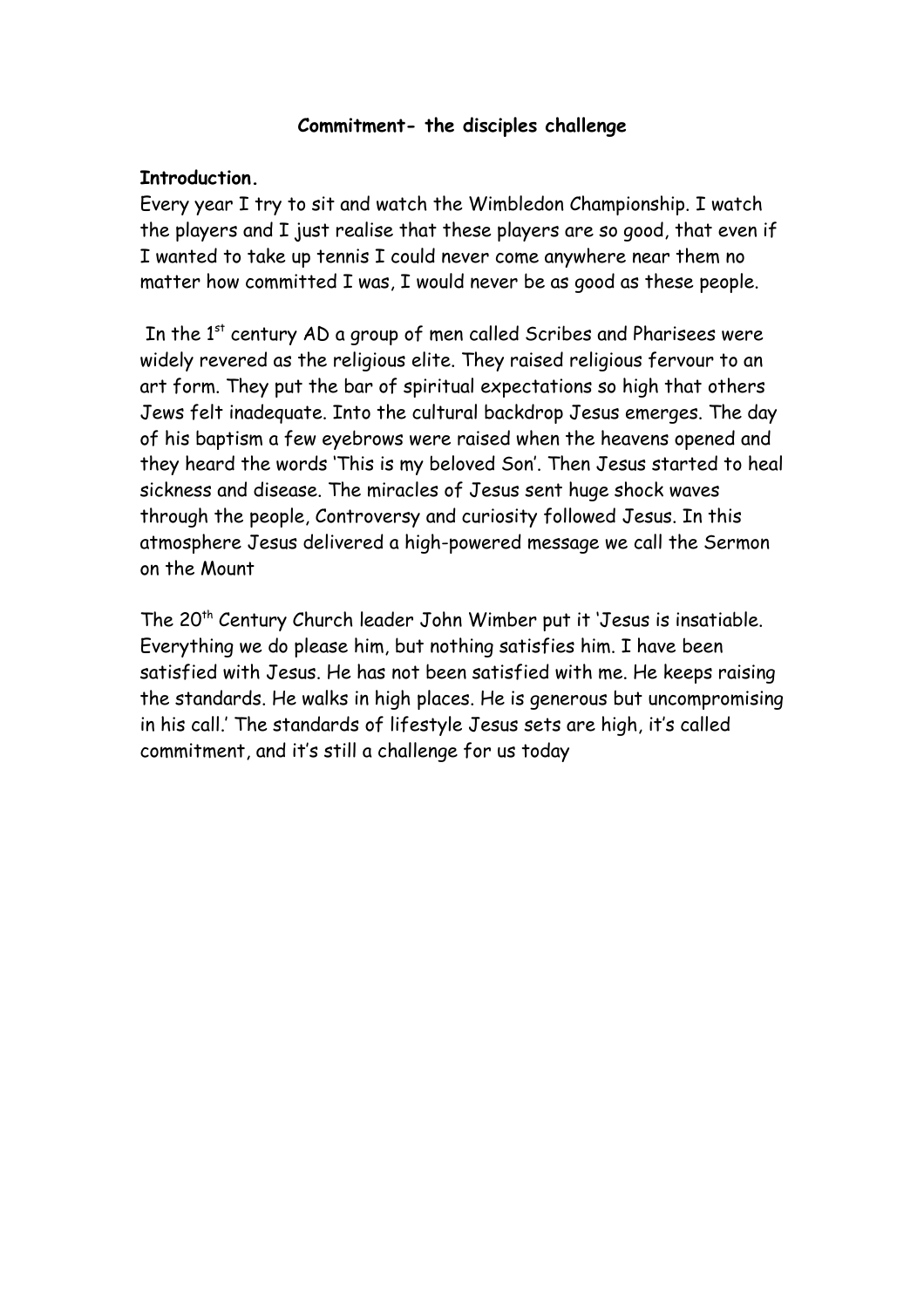## **Study 1. Lassoing heaven**

### **Introduction.**

The expression 'I thought I'd died and gone to heaven' Is one of the ways of trying to express or explain a situation that results in such a sense of euphoria that it goes beyond description. It is just another example of how much of the Bible has passed into normal everyday conversation. The truth is that Jesus talked about heaven and made it sound as real as earth.

## **The Big Picture**

1. Describe your image of heaven when you were a child?

2. What is your image of heaven now?

#### **The Biblical Picture**

Read Matthew Ch 5 v 10-12

3. How do you feel when you hear the statement, blessed are those who are persecuted because of righteousness. Blessed means 'truly happy' How can the persecuted be truly happy?

4. What kind of persecution do you think Jesus was talking about?

5. Jesus assures his followers that the persecutions and the sufferings of this life can't compare with the rewards and joys of heaven. How does the hope of heaven impact the way you live your life today?

6. Jesus gives his followers a sobering and tough piece of information when he tells then that they will pay a price for following him. In light of the world we live in, how are followers of Christ persecuted today?

7. In what ways might fully committed followers of Christ be a moral irritation in today's world?

- a. In their places of work
- b, in their homes
- c. in friendships with, as of yet un-converted friends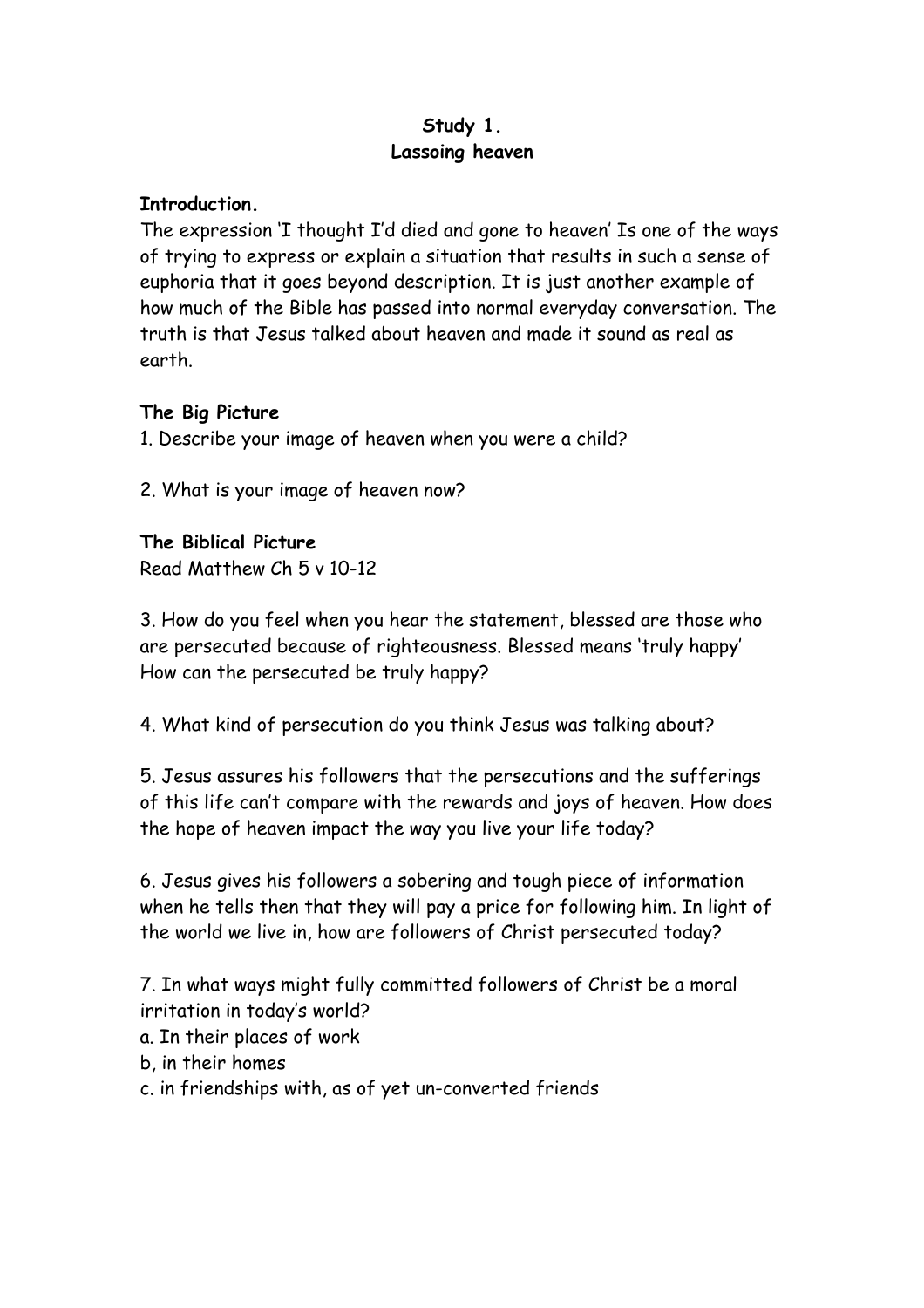#### **Being in the picture**

8. What can you do to stand firm even when persecution comes?

9. What are some of the outward signs do you think, that a Christ follower is smiling on the inside?

10. How do you think you would respond to a life-threatening, full-scale persecution of Christians?

11. What do you think you can do to prepare yourself to be able to stand for Jesus, and hang on for heaven no matter what the cost?

12. Jesus never asked us to be needlessly irritating. However he was clear that fully devoted followers will sometimes become moral irritations by virtue of their unwavering commitment to follow Him no matter what. Take time over the next week to think about the following

a. Are there ways which you are needlessly irritating others that might be driving those who are Christ seekers away? Do you need to change your behaviour?

b. Is there evidence in your life that you are an irritation because you have committed yourself to an uncompromising lifestyle of seeking Jesus? If so can you praise God for this, for your growth in discipleship.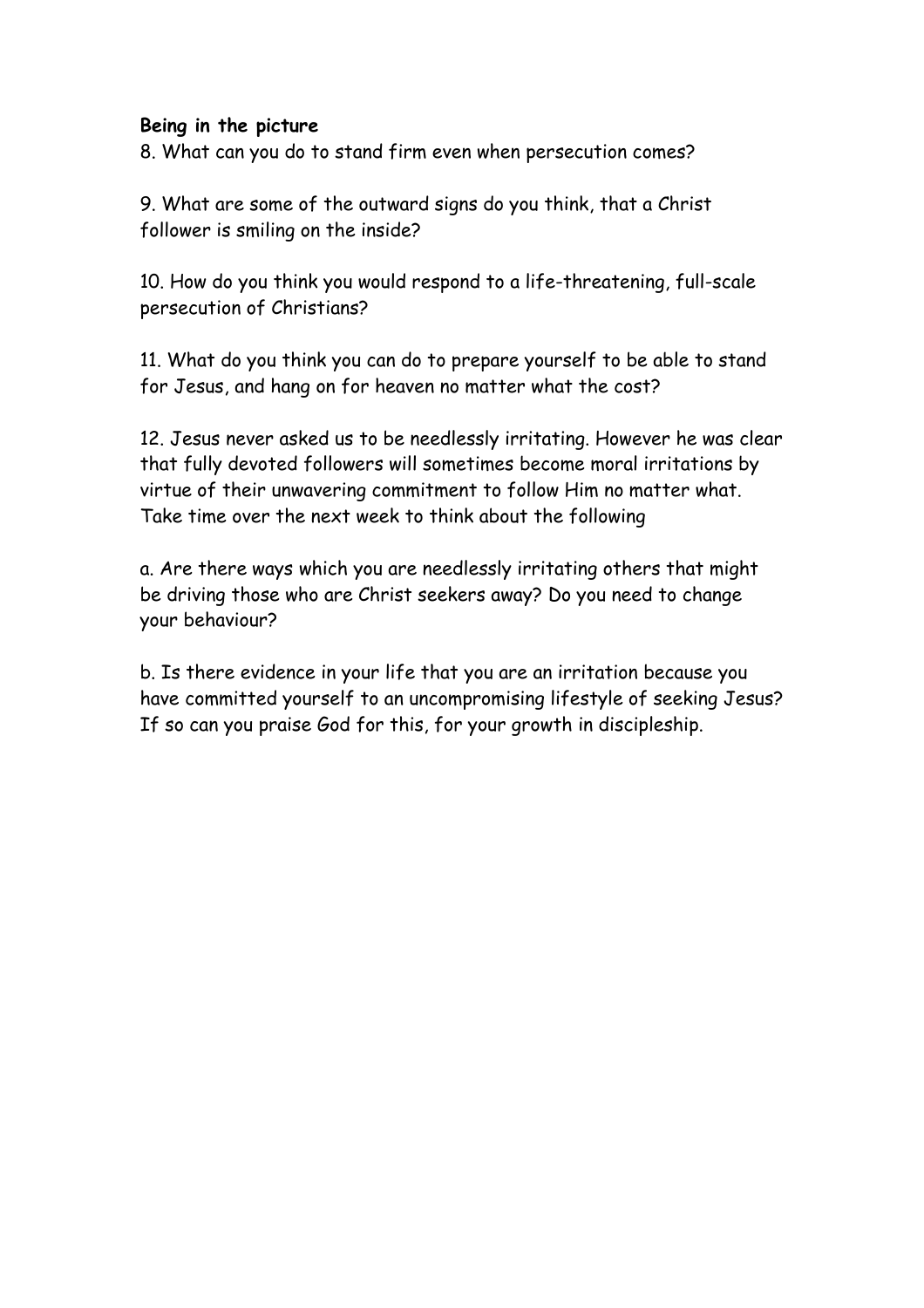### **Study 2 Growing a heart of faith.**

#### **Introduction**

A few years ago we had some basketball hoops fitted in the church I was leading. One Friday evening I was there waiting for someone with not much to do, and with a basketball close at hand I decide to shoot a few hoops. I began to get to feeling quite good about this, then I went on a run of consecutive shots, I reached 6, and I thought that was pretty good. Till I looked up the world record for basketball free throw consecutive hoops is just over 2,000.I find that amazing. Now try to image if God set the standard for entry into heaven on the ability to throw a ball through a hoop. What is God said, that he knew what the Guinness book of world record was, and then raised it ten fold. We might just walk away and say forget it. There is no possible way I could gain entry to heaven.

## **The Big picture**

1. How would you feel towards God if he set an unreachable standard as the prerequisite for entering heaven?

2. How would you respond if someone came to you and asked, 'What must I do to enter heaven?

## **The Biblical picture**

## Read Matthew Ch 5 v 17-20

3. Jesus spoke about not coming to abolish the 'Law and the Prophets', but rather to fulfil them. What does he mean by' the Law and the Prophets', and how has Jesus fulfilled the Law and the Prophets?

4. Jesus appears to set an unreachable standard when he says' Unless your righteousness surpasses that of the Pharisees and the teachers of the law, you will certainly not enter the kingdom of heaven.' How can our righteousness actually go beyond that of the religious leaders of Jesus day?

5. In Luke Ch 7 v 36-50 Jesus is at a meal with a theological professor called Simon. Take the time to read what happens, then answer the following question.

What can cause you to sometimes be so hardheaded those doctrines and religious teachings end up being more important than following Jesus and loving others?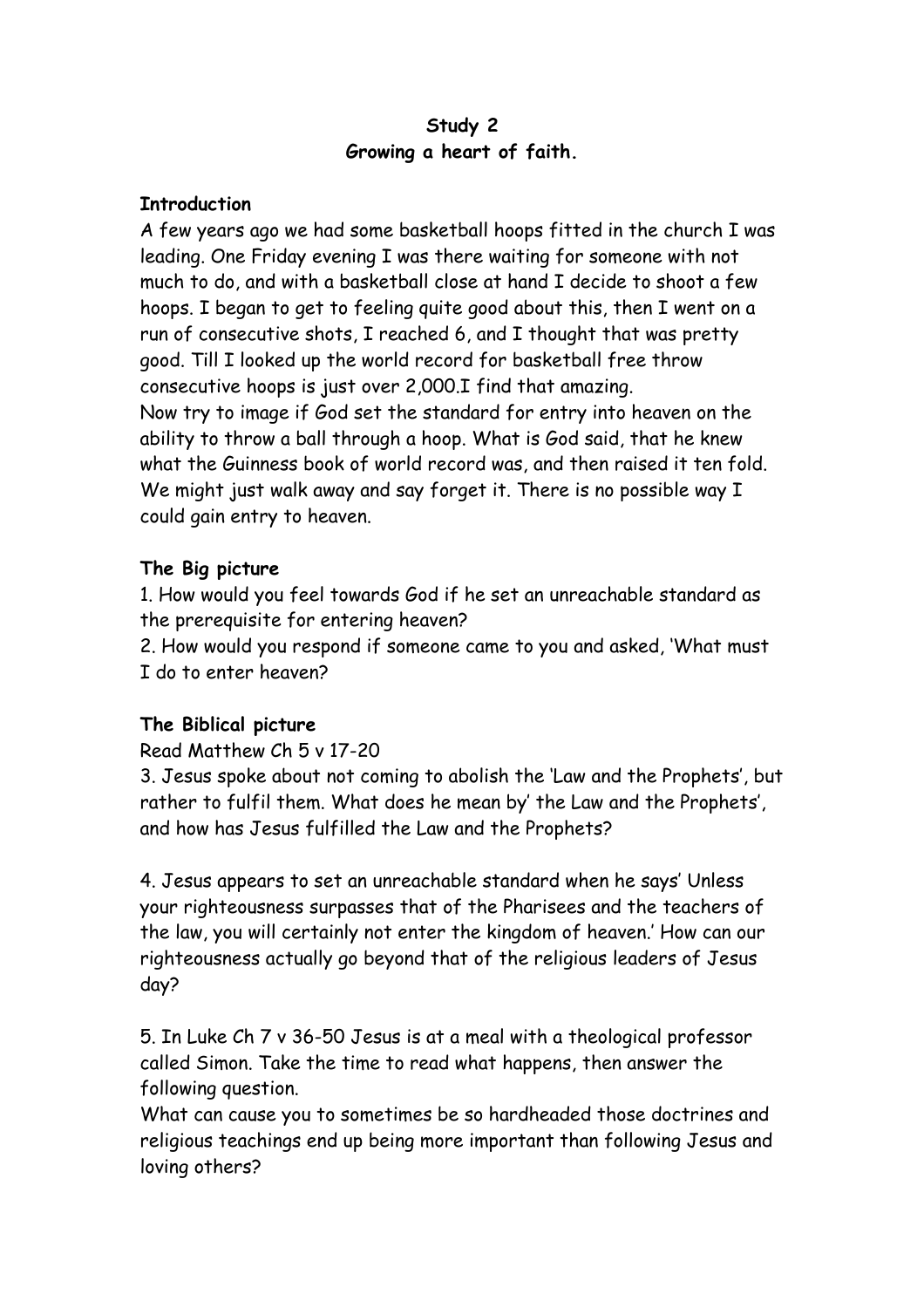6. In this story a sinful woman ends up being declared righteous, and a religious man is forced to confront his own unrighteousness. How does this story act as a key to help us understand the true nature of righteousness?

7. In light of this story, how can our righteousness exceed that of the scribes and Pharisees?

8. In Mark Ch 3 v 1-6 Jesus was invited to speak in a Jewish Synagogue, for all the wrong reasons. The people who invited him there didn't care about what he was going to say; they wanted to set him up for a spiritual sting. Read the passage and see how it worked. Then answer the following questions

9. As Jesus looked around the synagogue, he saw religious people with hearts of stone. What, do you think marks out the life of a person with a hardness of heart today?

10. What do you think marks out the life of a person who has a tender heart towards God?

11. What role do you think worship plays in developing a tender heart?

#### **Being in the picture**

12 Take time this week to ask yourself the following questions. a. What needs to happen for a hard heart to be broken and become tender towards God and others?

b. What would a life look like if it were marked by a heart of worship?

13. If you know someone who has the lifestyle which sees to be in tune with God, and whose life bears the marks you have identified as being tender towards God, why not encourage that person this week. Send them a letter, e-mail twitter them text them, face book them, call them, send them a card, just saying how their life has impacted you. Be as creative as you can in expressing and delivering the gift of gratitude.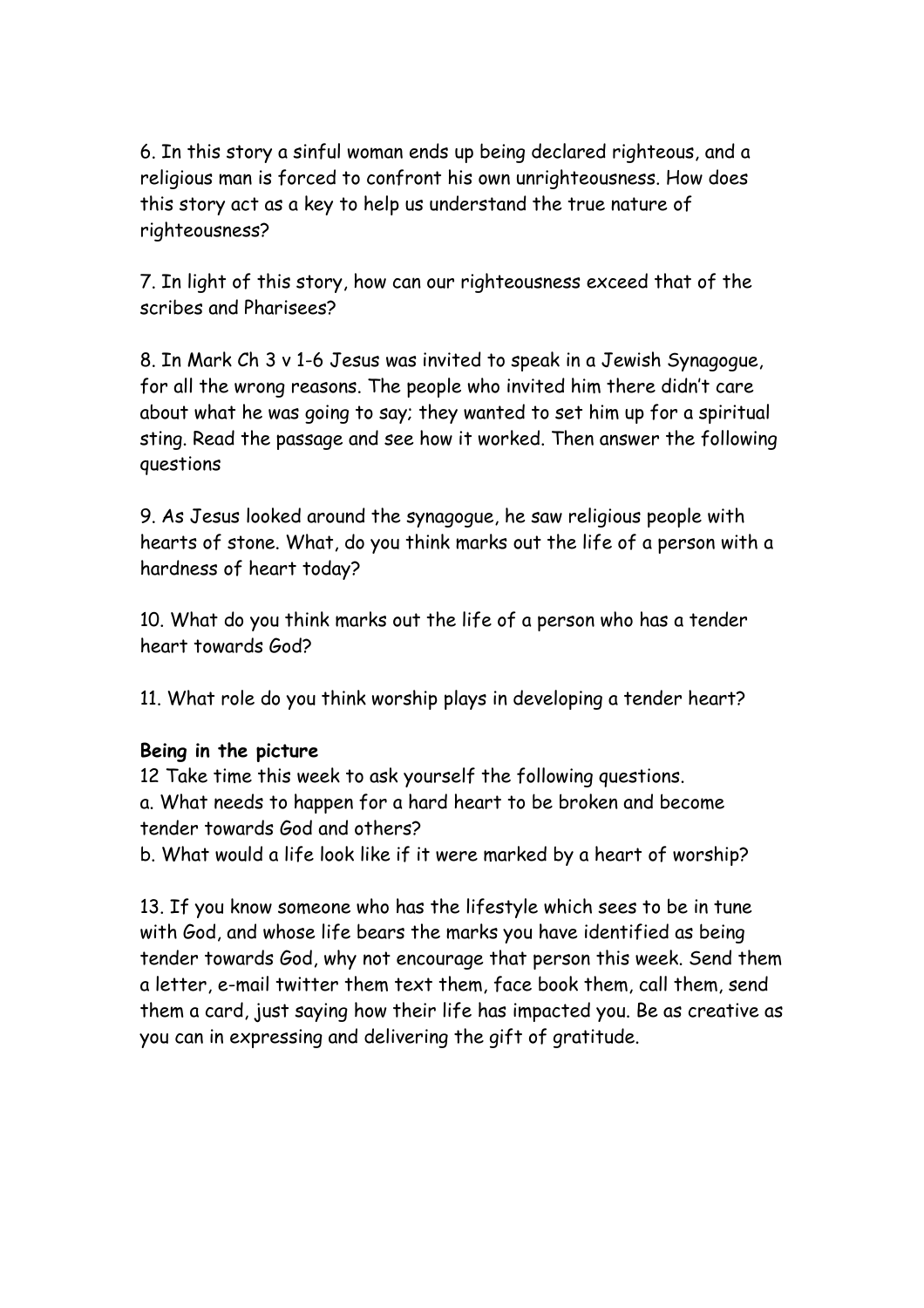## **Study 3. Fixing broken relationships**

#### **Introduction.**

There is a kind of protocol, which governs certain things in life. Like how people should be have at concerts, the cinema, plays. We have an instinct about how people should obey, in that people shouldn't talk their way through a film in the Cinema. Some actions in public places are just rude, or a sign on public protest.

#### **The big picture**

1. How do you react when someone breaks one of the unwritten rules of etiquette?

#### **The Biblical picture**

Read Matthew Ch 5 v 21-26

2. Why do think that Jesus begins his teaching on anger and harsh words with a quotation of the Old Testament commandment,' do not murder'?

3. Jesus challenges us to look beyond overt sinful actions to the condition of our hearts. How can unresolved anger destroy our relationship with others?

4. How can unresolved anger towards others hurt our relationship with God?

5. How can harsh words damage our relationships with others and God?

6. Have you ever wished that you could take back some biting comments or harsh words?

7. Can you remember a time when you watched two people refuse to forgive each other? What were some of the consequences and results?

## **Being in the picture**

8. Jesus used an illustration of settling accounts with an adversary before getting to court. Why does Jesus call us to seek reconciliation with such urgency?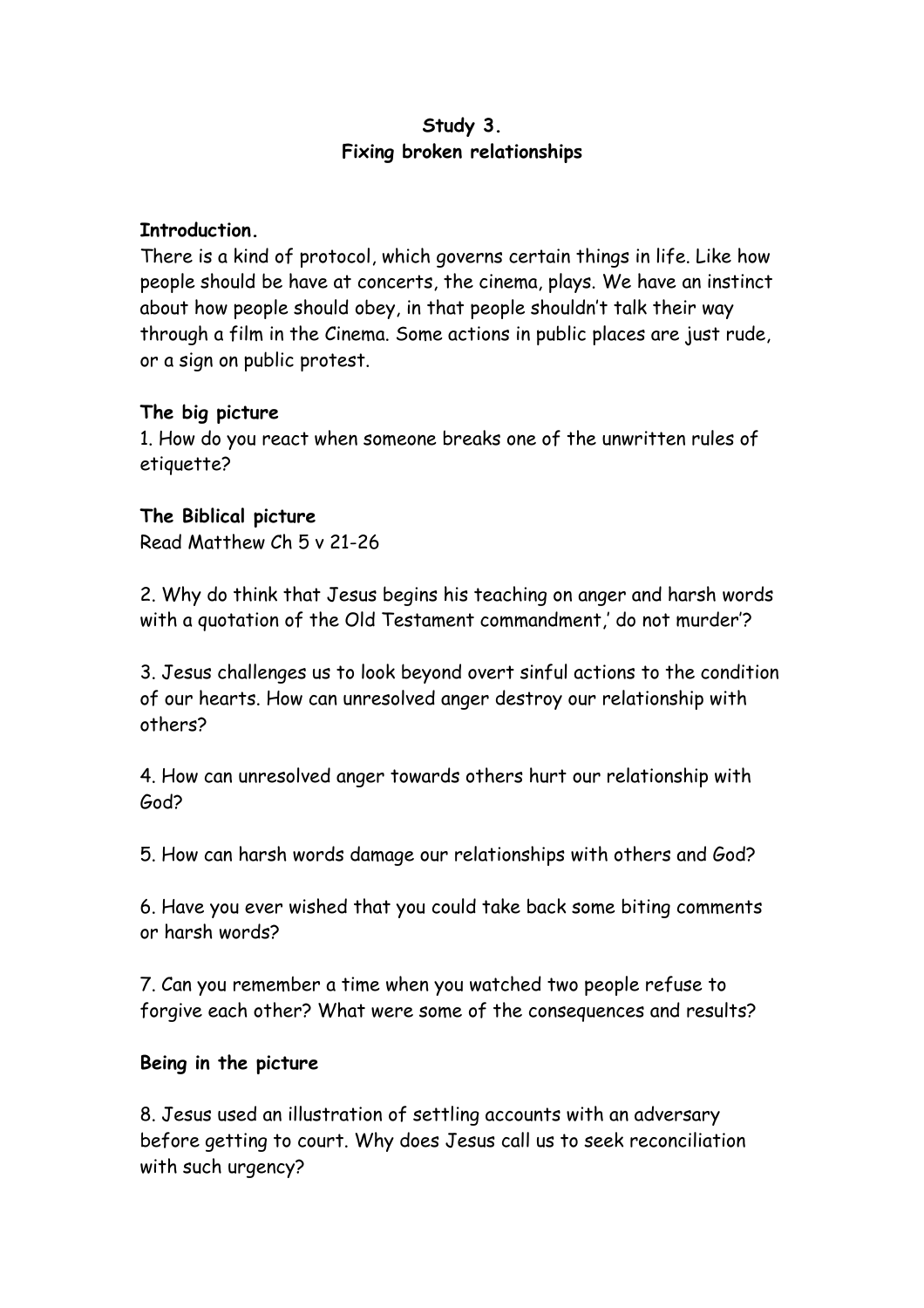9. How should we respond if the person we approach does not want to have the relationship restored?

10. When we choose to approach a brother or a sister who has something against us, what are some specific things that will help us do this in a healing way?

11. Over the week take time to read Matthew Ch 6 v 9-15. And answer the following questions.

a. How serious is Jesus about our need to extend forgiveness and seek healing in our relationships?

B.what is one relationship you need to work at restoring and healing? C.why is it important for you to start healing this relationship today?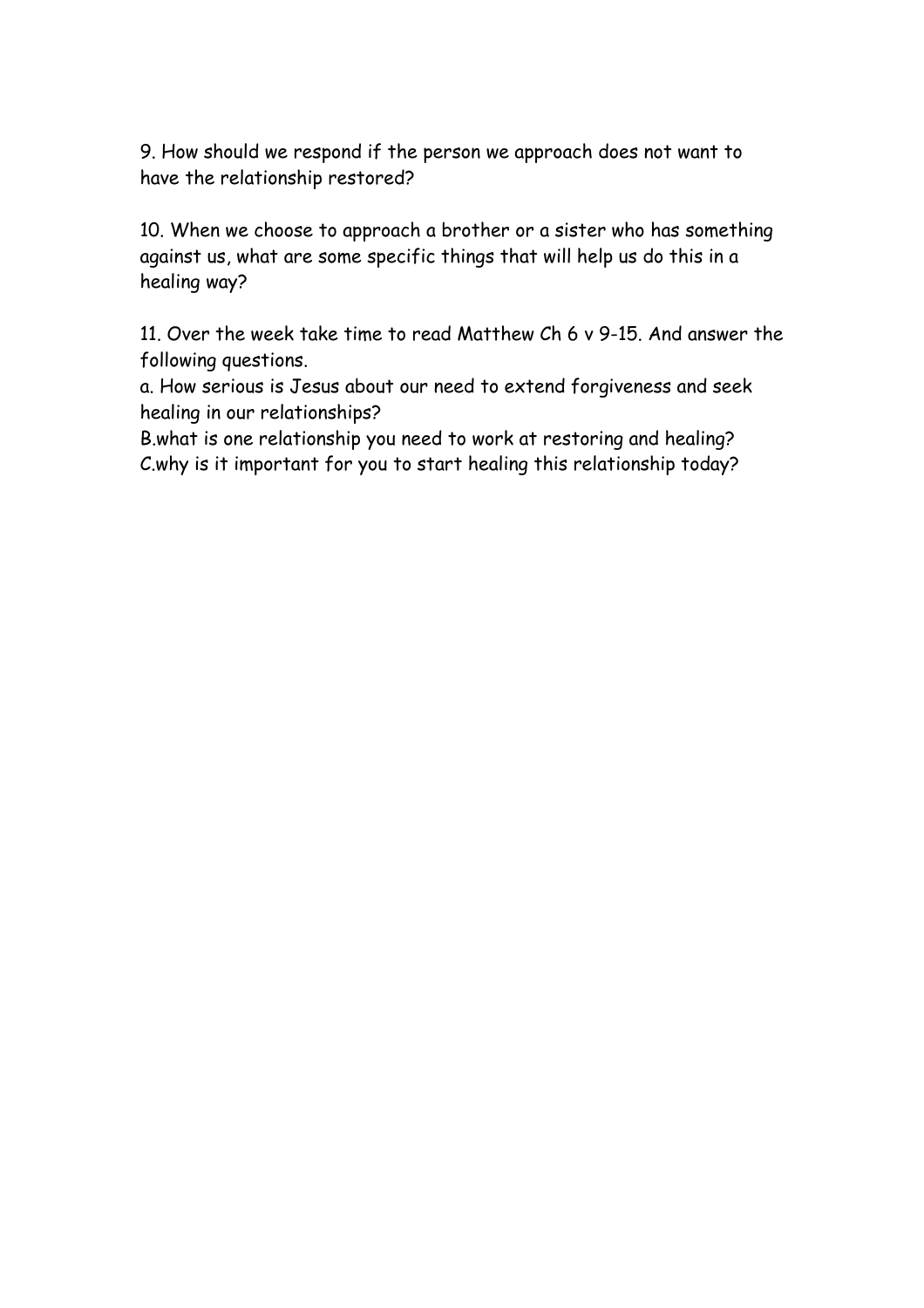## **Study 4.**

**How to understand the difference between looking, loving and lusting.**

### **Introduction**

Don't you just marvel at the human ability to imagine? With the power of imagination, we can go places without moving a muscle. We can replay pleasant memories of the past without pushing a rewind button. We can paint pictures in our mind, we can stimulate creativity, and we can begin to imagine what life will be like when we get through tough times. Imagination can help us develop vision for the future. Imagination is a marvellous gift from the hand of our creative God.

## **The Big picture**

1. What are some of the benefits of having a good imagination? 2. How is imagination helpful in your line of work, or in the course of your day?

## **The Biblical picture**

Read Matthew Ch 5 v 27-30 3. How can our imagination be used in ways that are not pleasing to God?

4. Why do you think Jesus makes a clear connection between the act of adultery and the practice of entering lustful thoughts?

5. How would you respond to a person who says. 'There is nothing wrong with entertaining lustful thoughts as long as you don't act on them'?

6. Jesus makes a distinction when he talks about men and women looking at each other. He seems to indicate that one is healthy, the other ways is destructive.

We have on a continuum line the following God's ideal---------------cultural norms-----------------------lust controlled

What are some words or statements that would describe each of these three places on the continuum

- a. God's ideal
- b. Cultural norms
- c. Lust controlled heart.

7.What are some of the primary sources of unhealthy sexual messages and images?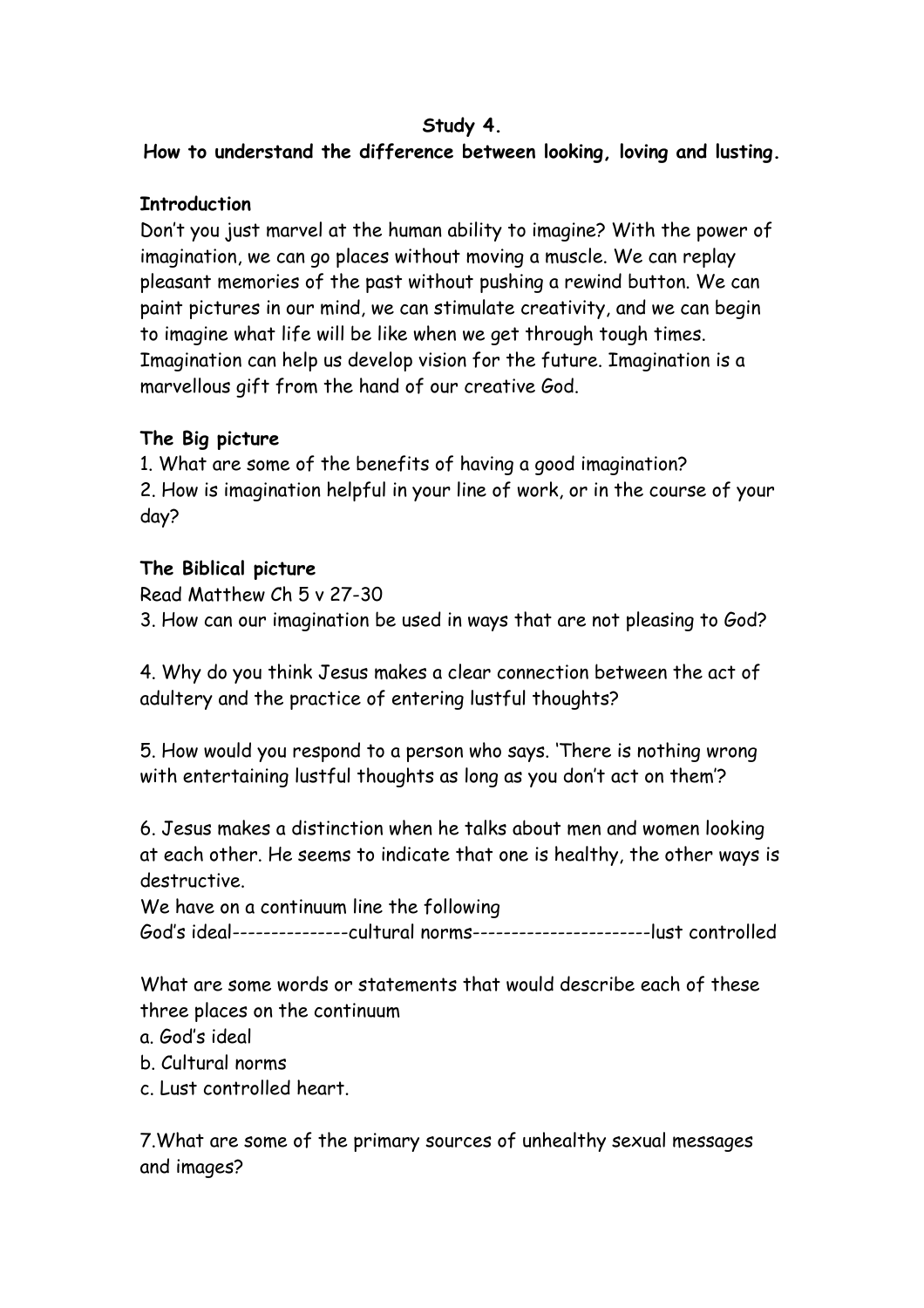8. What can we do to reduce or cut off the supply line of these sources?

#### **Being in the picture**

9. What are some of the dangers or damaging results of living on the end of the continuum of a lust controlled heart?

10. What practical steps can be taken in each area listed below a. Cutting off the supply of whatever encourages lust in our lives. B. filling our minds with constructive images and information. C.building healthy and integrity filled relationships that honour God.

11. Over this week take some time to identify one or two primary sources of destructive and unhealthy images. Think about what specific actions you can take to cut off the supply line of these harmful sources.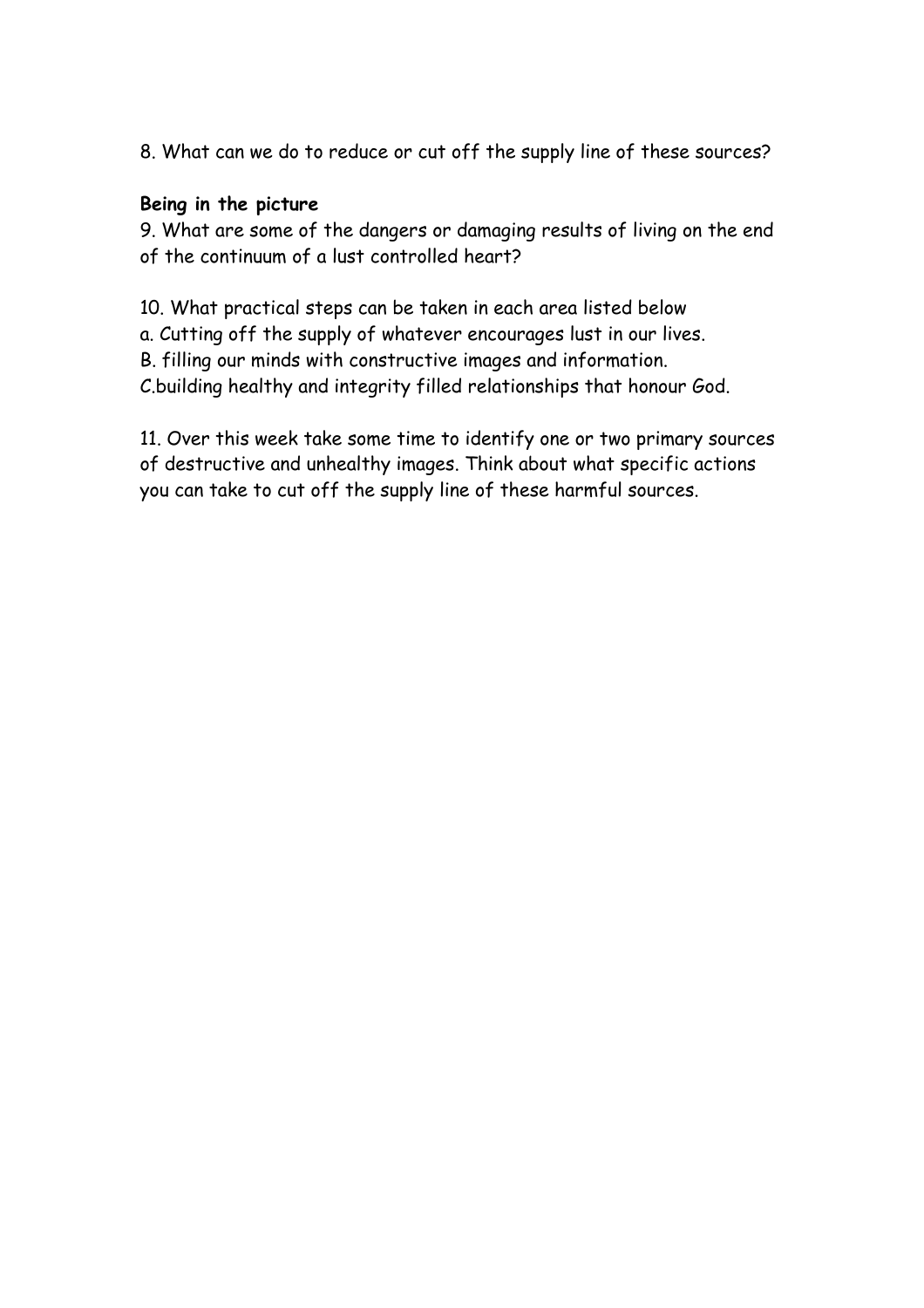### **Study 5 How to love before an audience of One**

#### **Introduction.**

We live in a world where performance is both valued and evaluated. We live in the midst of a performance centred world, and fame is a very fleeting thing, It can be here today and gone tomorrow. When we live to please others only, we will get their reward and applause, but we may miss the applause of God.

## **The Big picture**

1. Who are some of the superstars that seem to have disappeared form the public spotlight over the part few years?

2. How might they feel when their time in the public spotlight is over?

#### **The Biblical picture**

Read Matthew Ch 6 v 1-18

3. Jesus clearly calls his followers to live before an audience of One. All we do should be to please God and not the people around us. However there is a human tendency, to do things to impress those around us a. What specific warnings are given to Christ's followers in this passage?

b. Why do you think theses warnings are so strong?

4. What do you think are some of the areas in which Christ's followers tend to perform for others rather than for God?

5. Can you identify one area in your life, which you sometimes do things to please people rather than God?

6. What do you think are some of the consequences we might face if we live our lives for people rather than for God?

7. Why do you think we are so caught up in seeking approval?

8. What eternal rewards might we gain if we seek only to please God secretly?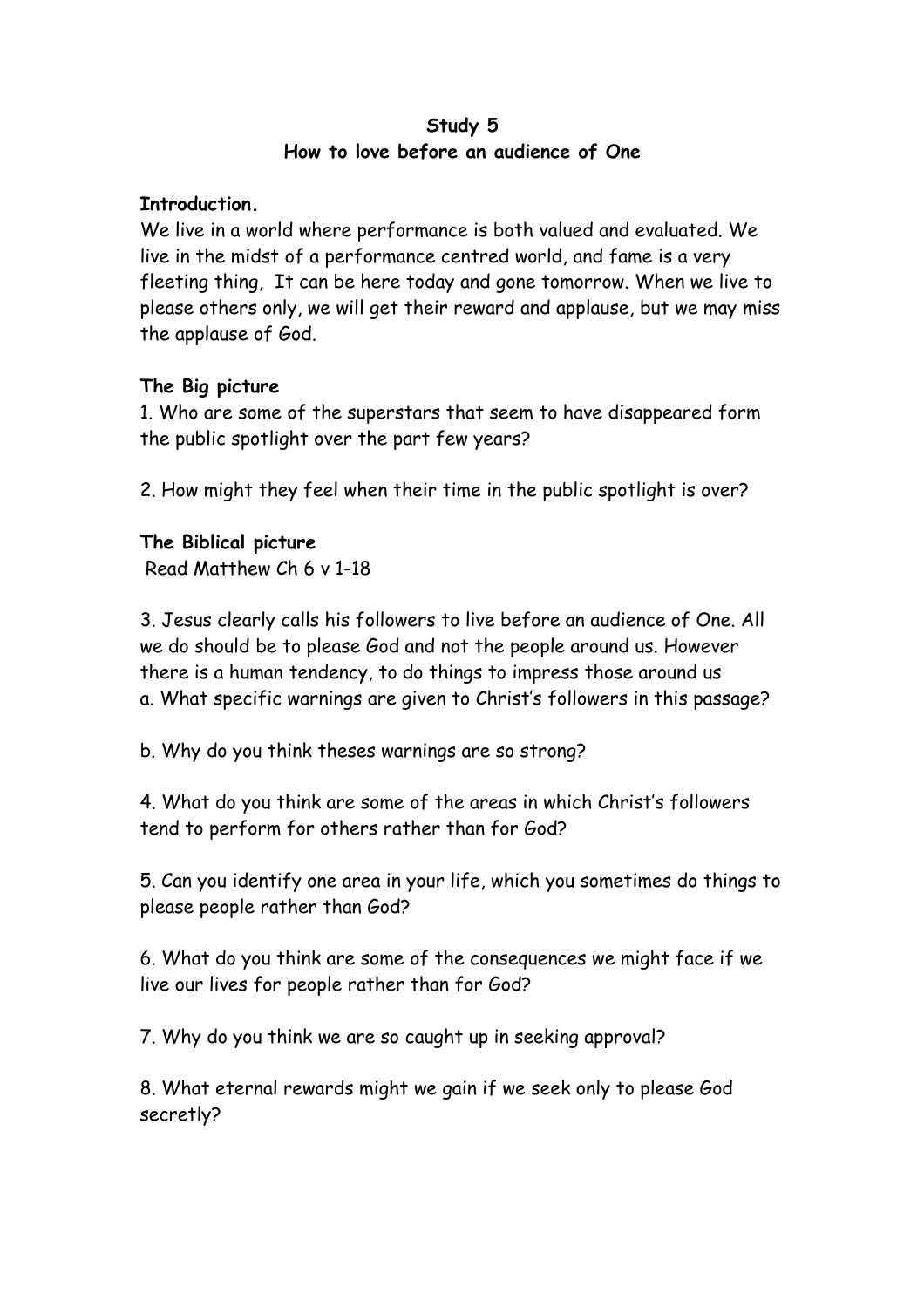## **Being in the picture**

9. In light of the scriptural invitation' come near to God and he will come near to you' what are ways that you can open yourself up to meaningful encounters with the living God today?

10. At the heart of Jesus teaching here is the issue of motives. Over the next few days take time to ask yourself What is the driving force in my life? b. Do I seek to please God or people, in the following areas: giving, praying, fasting, serving, worship? What needs to change in your heart to move you more towards pleasing God rather than people?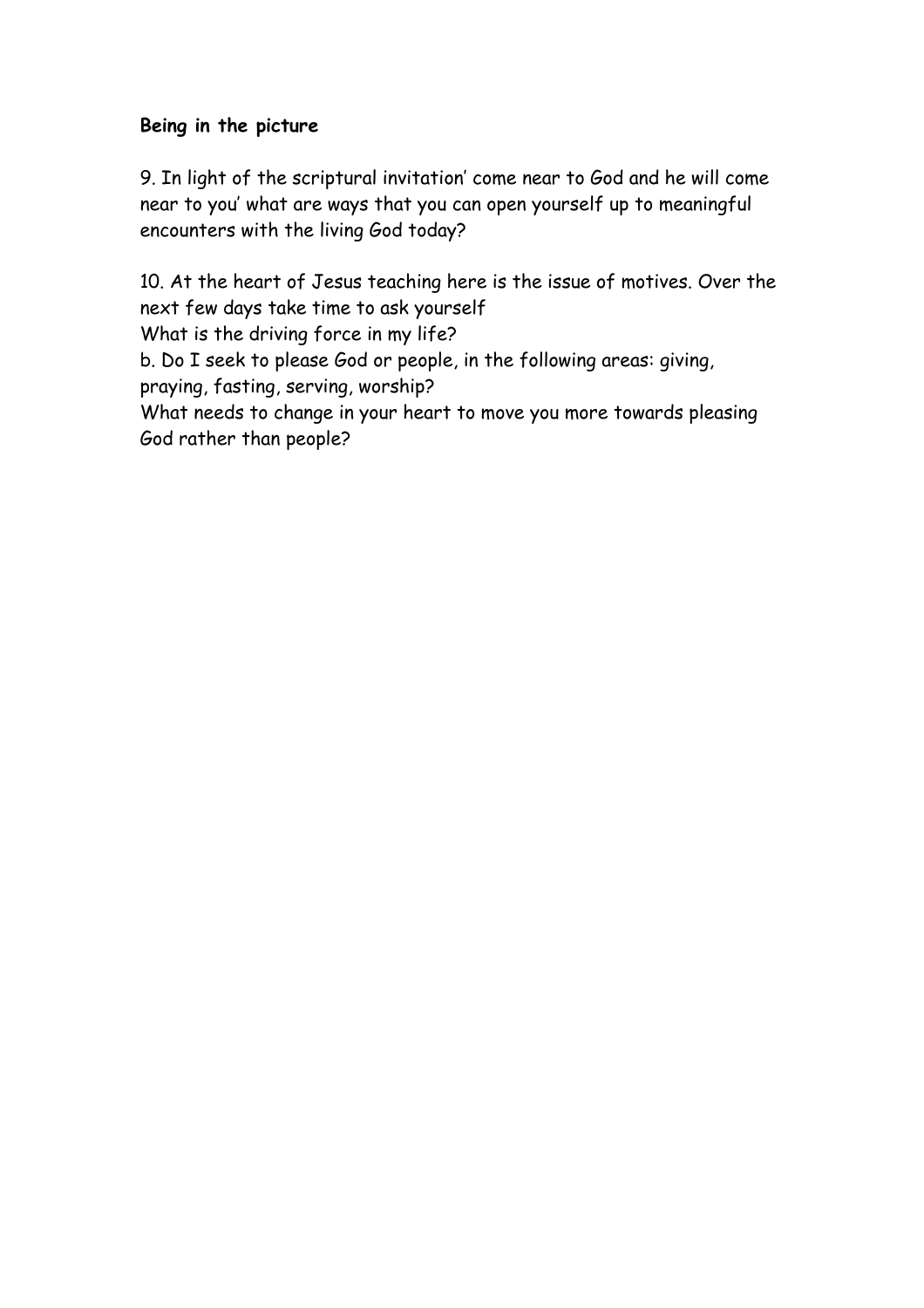## **Study 6. Dealing with worry**

#### **Introduction.**

Not so long ago I was talking to a former lighthouse keeper at the Mull of Galloway, and he was trying to persuade me to fill in an application form for a charity event to absail down the outside of the lighthouse. He told me that most people when they stand on the outside ledge of the lighthouse, and they are all strapped in and ready to go, they are all pretty much afraid. Some cover their fear it with acts of bravado, but the fear is still there. They want to experience the thrill of the drop, but there is the other side, which says I'm afraid to do this. Fear is a powerful emotion. Sometimes it short-circuits those decisions of faith that need to be made when we walk with God. In this section of the Sermon on the Mount Jesus is offering encouragement to dive inot a

full devotion to God. Jesus offers us here some' don't- worry- about- it' kinds of truths I want to give you so that you'll be able to enjoy the free fall and be fearful.

## **The Big picture**

1. Describe those times when you experience fear or anxiety in your life?

# **The Biblical picture**

Read Matthew Ch 6 v 25-34

2. According to the words of Jesus in this section why can we live a worry free life?

3. How have you seen faith in God remove or reduce worry in your life?

4. What drives us to spend so much time worrying about our physical wellbeing?

5. If we do spend more time caring for our outer appearance then our inner person, what can we do to grow more balanced in this area of life?

6. God also promises to care for his creation. How does your awareness of this commitment make you feel about his promise to provide for you?